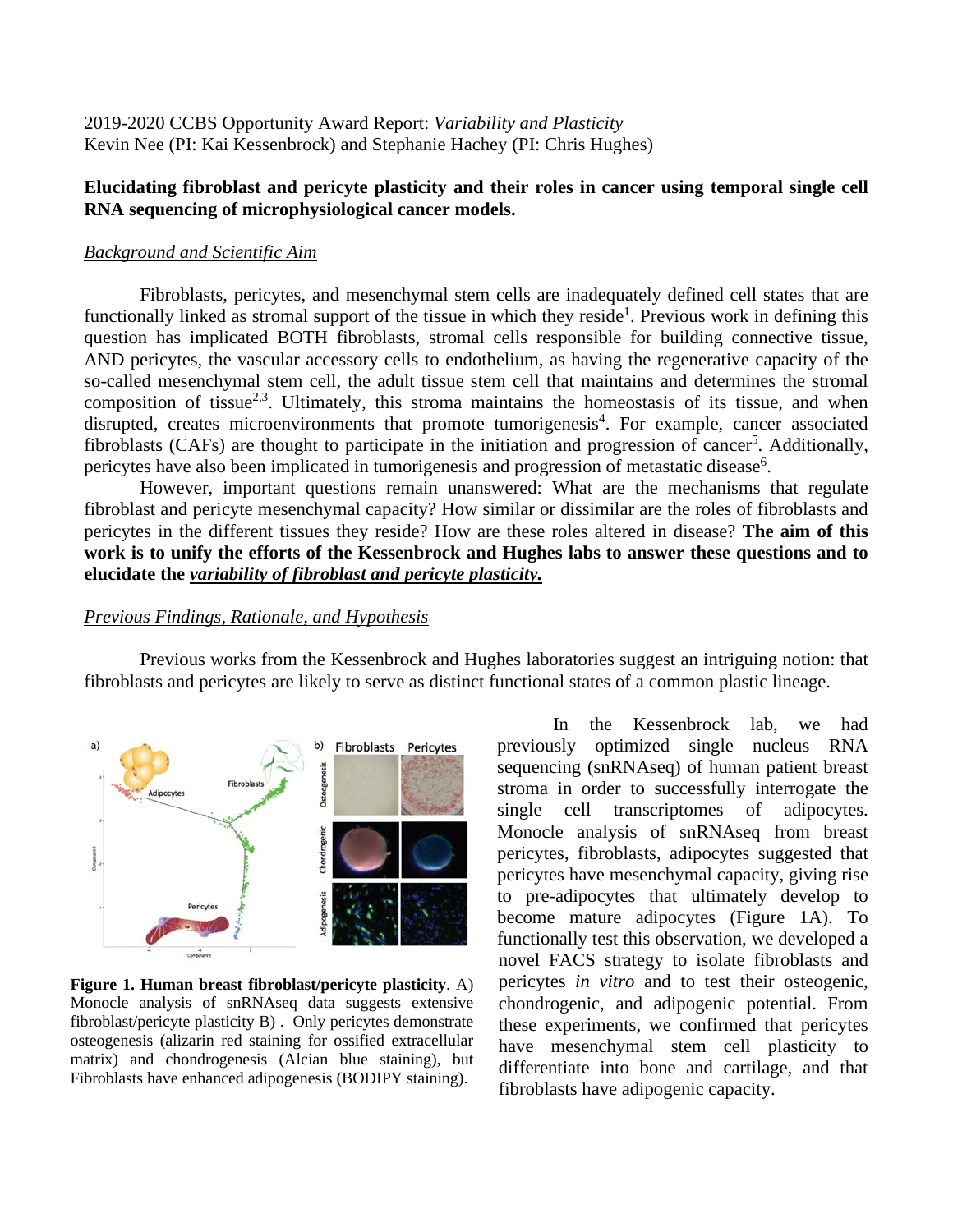In the Hughes Lab, recent single cell RNA sequencing (scRNAseq) of a vascularized microtumor (VMT) (Figure 2A,B) has demonstrated a surprising finding: the emergence of a pericyte population that may differentiate from the fibroblasts which are loaded with endothelial cells and colorectal cancer cells into VMT (Figure 2C). Monocle analysis of this data also suggests a probable fibroblast/pericyte plasticity (Figure 2D). Interestingly, the monocle analysis of VMT-derived stromal cells suggests there may be distinct pericyte cell states. The serendipitous discovery of this plasticity of the fibroblasts and pericytes in two distinct model systems, normal human breast tissue, and a cancer VMT model, invites the provoking question: what are the fundamental differences and similarities of this phenomenon across various tissues, organs, and ultimately—patients?

Given the data generated by the Kessenbrock and Hughes lab, **we hypothesize that, not only do fibroblasts and pericytes demonstrate plasticity, but that this plasticity has variability across patients.**

## *Experimental Approach and Results*





**Figure 2. VMT Fibroblast/Pericyte Plasticity** A) Schematic of the platform used to generate microphysiological vascularized microtumors. B) Fluorescent image of microvasculature, endothelium in red, tumors in green C) scRNAseq t-SNE of VMT D) Monocle analysis reveals fibroblast/pericyte plasticity.

# *In vitro* **differentiation of pericytes into fibroblasts shows variability across patients**

To test our hypothesis, we developed a method to compare the developmental fates of pericytes into fibroblasts *in vitro*. We isolated the pericytes from two patient breast surgical samples using FACS, and grown in Fibroblast Media (ScienCell Tech) and directed their differentiation into fibroblasts *in vitro* using 100ng/ml of Connective Tissue Growth Factor (CTGF) and 50ug/ml of ascorbic acid over 7 days. Interestingly, after one week of differentiation we found that patient A had a robust upregulation of the fibroblast marker Podoplanin (PDPN) which indicates successful differentiation into fibroblasts, while patient B did not (Figure 3).

**Figure 3. Breast pericytes demonstrate fibroblast plasticity**  *in vitro.* Flow cytometry plots of CD201 and PDPN expression of control and day 7 of fibroblast differentiation. Top: Patient A, Bottom: Patient B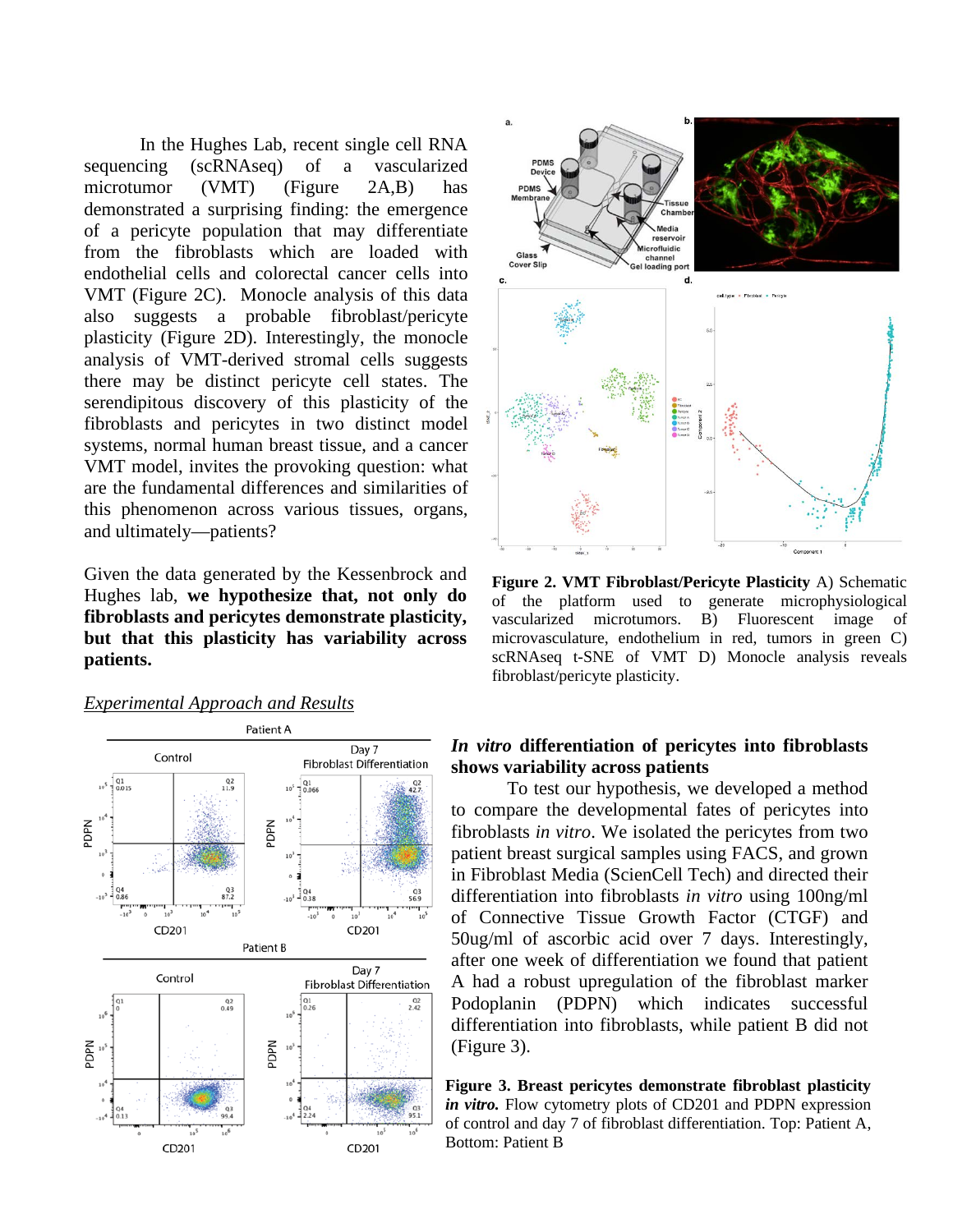

**Figure 4. In vitro differentiated PDPN+ cells from Patient A exhibit fibroblast transcription.** qRT-PCR of PDPN+ Patient A cells normalized to control

In order to determine if the PDPN+ cells exhibited a fibroblast transcriptomic signature we performed qRT-PCR for breast fibroblast specific genes of FACS isolated PDPN+ cells after 7 days of differentiation, and found that these cells had significant upregulation of fibroblast specific genes (Figure 4). These results elucidate an important and controversial finding: that pericytes have the capacity to differentiate into fibroblasts. It is also revealing that in our small sampling of two patients, we found that one our patient lines did not have the ability to differentiate. Together these results suggest that pericytes and fibroblasts demonstrate plasticity, which is variable across patients. However, in order to determine if these breast pericytes can exhibit plasticity in a more physiological relevant model system, we turned to the Hughes Lab innovative microfluidic system.

### **Primary breast fibroblasts and pericytes support vascular network formation** *in vitro*

To determine cell fate of primary breast fibroblasts and pericytes, we first optimized our vascularized micro-organ (VMO) using both cell types derived from each patient in place of the commercially available fibroblasts we standardly use. The VMO is a humanized microvasculature-on-a-chip platform (Figure 5) developed by the Hughes lab that forms *de novo* within a microfluidic device in response to flow (Figure 5A) and can be adapted to multiple organ types<sup>7,8</sup>. This physiologically relevant normal tissue construct supports the formation of a fully formed vascular network (Figure 5B) that is perfusable (Figure 5C). We replaced the fibroblasts that robustly promote endothelial cell luminization and vascularization within the VMO with various cellular concentrations of primary breast fibroblasts and pericytes derived from patient A and patient B. Remarkably, at specific cell densities, stromal cells derived from both patients fully supported vascular network formation within the VMO (Figure 5C and 5D, patient A shown). Vascular network formation was also fully supported with stromal cells derived from patient A within an MDA-MB-231 breast cancer derived VMT model (data not shown).

With the VMO and VMT models now fully optimized using primary breast stromal cells, we will move into the next phase of the project to look at plasticity of these cells in a tumor microenvironment. By performing scRNAseq of VMO and VMT containing fibroblasts and pericytes derived from patient A, we will assess the differences in plasticity of these stromal cell populations within organotypic normal tissue and malignant tissue constructs. These analyses are expected to give us a better understanding of the effects tumor cells exert on stromal cells within the tumor microenvironment and show how breast cancer influences stromal cell fate.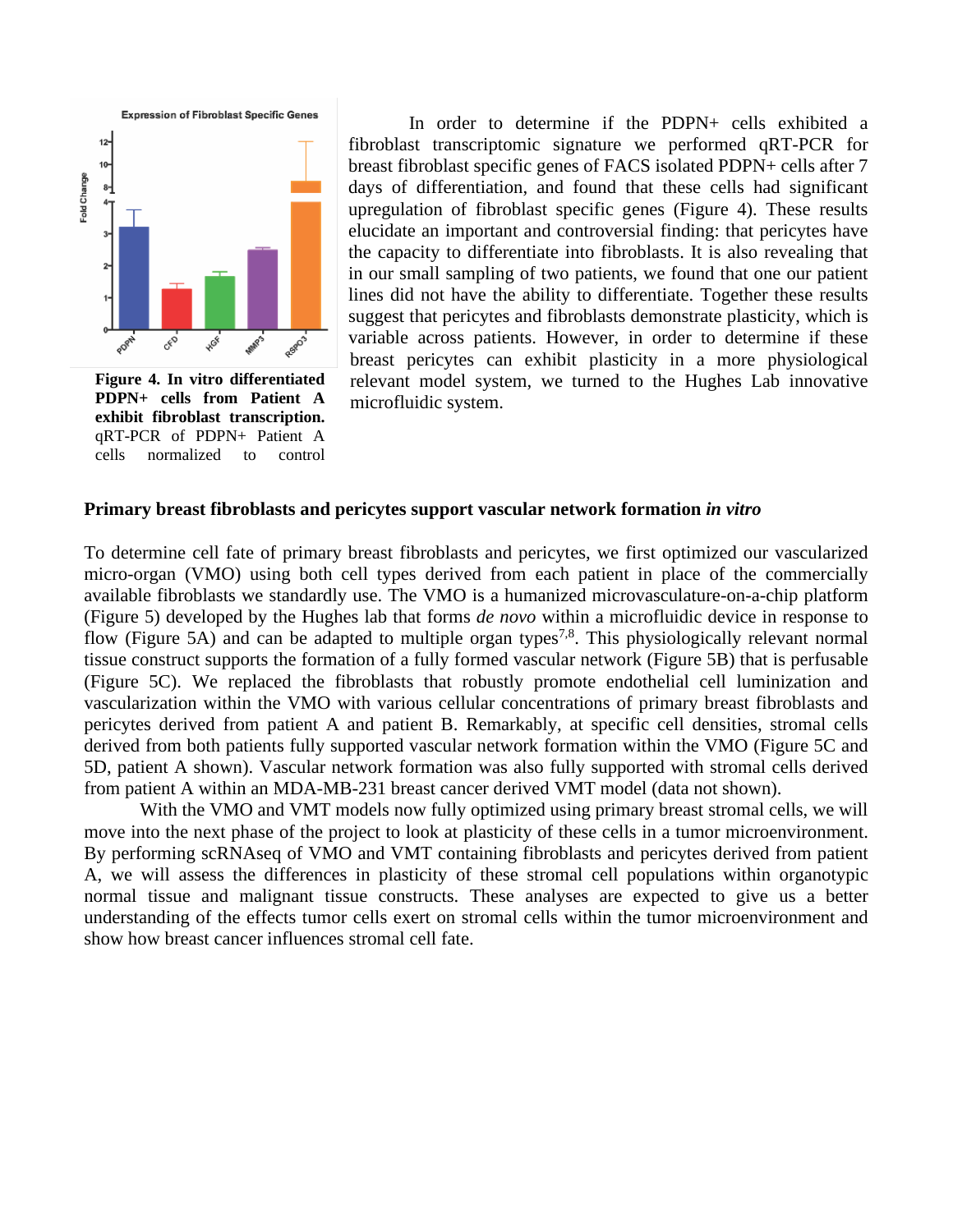

**Figure 5. Vascularized microorgan (VMO) model supports network formation using primary breast stromal cells.** A) Schematic of microfluidic platform showing a single device unit. Cells are introduced into the tissue chamber via loading ports (L1-L2). Tissues are fed through the medium inlet and outlet (M1, M2) that are connected by microfluidic channels. Tissue chamber is 6 mm across. Physiologic flow comes from top left via putative artery, travels through the capillary network, and leaves bottom right through putative vein. B) Fluorescent image showing VMO with endothelial cells labeled in red. C) Fluorescent image of VMO perfusion with blue dextran. D) Fibroblasts (blue) and pericytes (green) derived from patient A fully support network formation within the VMO. Endothelial cells are labeled with red. E) Fluorescent image of vasculature in panel D to show structure of vasculature.

# *References*

1. Caplan AI. Mesenchymal Stem Cells: Time to Change the Name! STEM CELLS Translational Medicine. 2017 [accessed 2018 Aug 30];6(6):1445–1451. http://doi.wiley.com/10.1002/sctm.17-0051. doi:10.1002/sctm.17-0051

2. Crisan M, Yap S, Casteilla L, Chen C-W, Corselli M, Park TS, Andriolo G, Sun B, Zheng B, Zhang L, et al. A Perivascular Origin for Mesenchymal Stem Cells in Multiple Human Organs. Cell Stem Cell. 2008 [accessed 2018 Aug 30];3(3):301–313. https://www.sciencedirect.com/science/article/pii/S1934590908003378?via%3Dihub#fig1. doi:10.1016/J.STEM.2008.07.003

3. Guerrero-Juarez CF, Dedhia PH, Jin S, Ruiz-Vega R, Ma D, Liu Y, Yamaga K, Shestova O, Gay DL, Yang Z, et al. Single-cell analysis reveals fibroblast heterogeneity and myeloid-derived adipocyte progenitors in murine skin wounds. Nature communications. 2019 [accessed 2019 Mar 11];10(1):650. http://www.ncbi.nlm.nih.gov/pubmed/30737373. doi:10.1038/s41467-018-08247-x

4. Hosaka K, Yang Y, Seki T, Fischer C, Dubey O, Fredlund E, Hartman J, Religa P, Morikawa H, Ishii Y, et al. Pericyte-fibroblast transition promotes tumor growth and metastasis. Proceedings of the